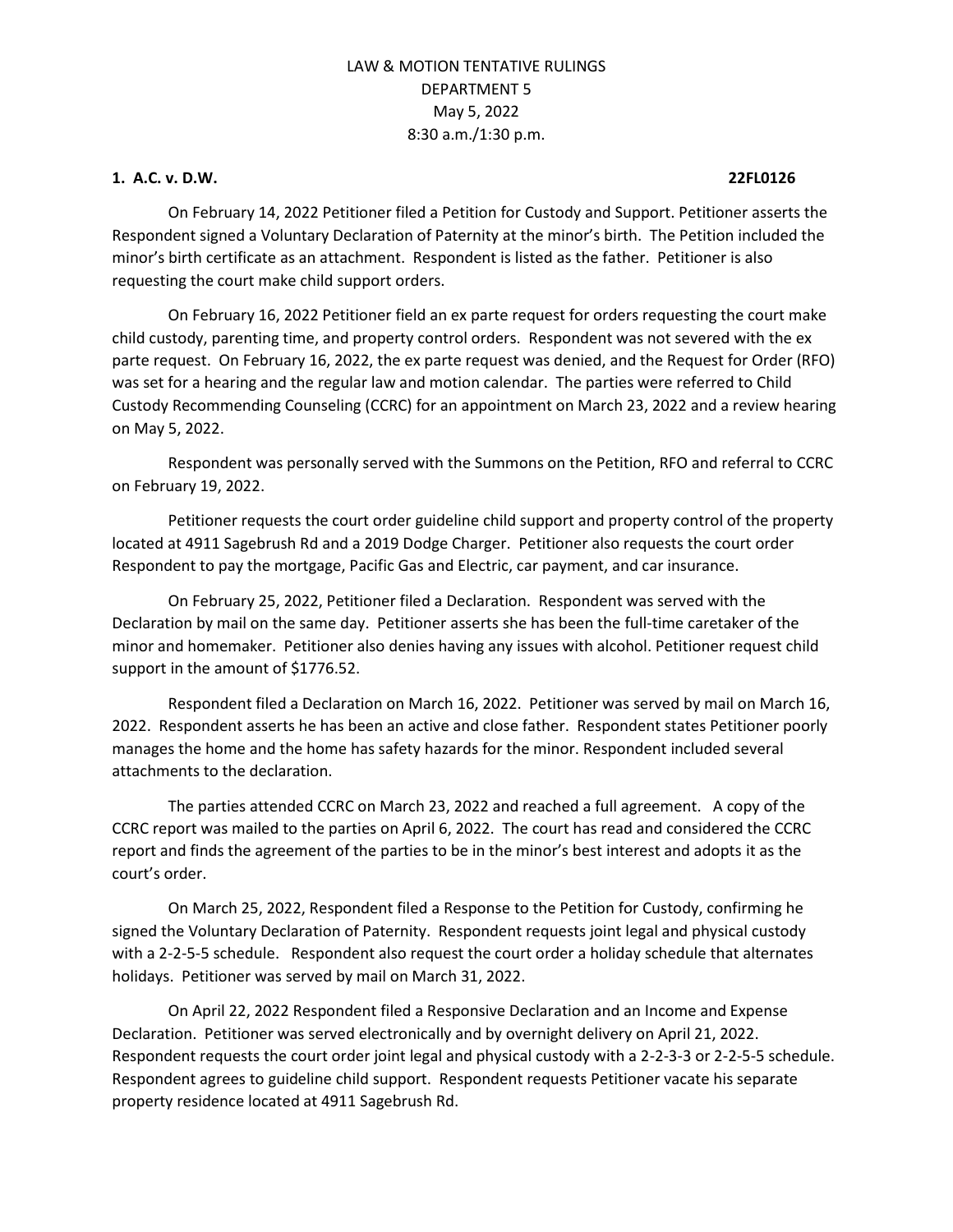The court notes there is currently a Domestic Violence Restraining order set for a hearing on May 6, 2022. The court must resolve that matter prior to making further custody orders. Further, Petitioner has failed to file an Income and Expense Declaration and therefore, the court cannot make child support orders. The court adopts the agreement of the parties reached at CCRC and continues the matter for further review pending the outcome of the Domestic Violence Restraining Order hearing. The matter Is continued to July 14<sup>th</sup>, 2022 at 8:30AM. Parties are to file their income and expense declarations no later than 10 days prior to the next hearing. The court reserves jurisdiction as to child support to the date of the filing of the RFO. All prior orders not in conflict remain in full force and effect. Petitioner shall prepare and file the findings and orders after hearing.

**TENTATIVE RULING #1: THE COURT FINDS RESPONDNET TO BE THE PRESUMED FATHER OF THE MINOR AND ENTERS THE JUDGEMENT OF PATERNITY. THE MATTER IS CONTINUED TO JULY 14TH, 2022 AT 8:30AM FOR FURTHER REVIEW OF CUSTODY ORDERS, CHILD SUPPORT, AND PROPERTY CONTROL ORDERS. THE COURT ADOPTS THE AGREEMENT OF THE PARTIES CONTAINED IN THE CCRC REPORT. PARTIES ARE TO FILE THEIR INCOME AND EXPENSE DECLARATIONS NO LATER THAN 10 DAYS PRIOR TO THE NEXT HEARING. THE COURT RESERVES JURISDICTION AS TO CHILD SUPPORT TO THE DATE OF THE FILING OF THE RFO. ALL PRIOR ORDERS NOT IN CONFLICT REMAIN IN FULL FORCE AND EFFECT. PETITIONER SHALL PREPARE AND FILE THE FINDINGS AND ORDERS AFTER HEARING.**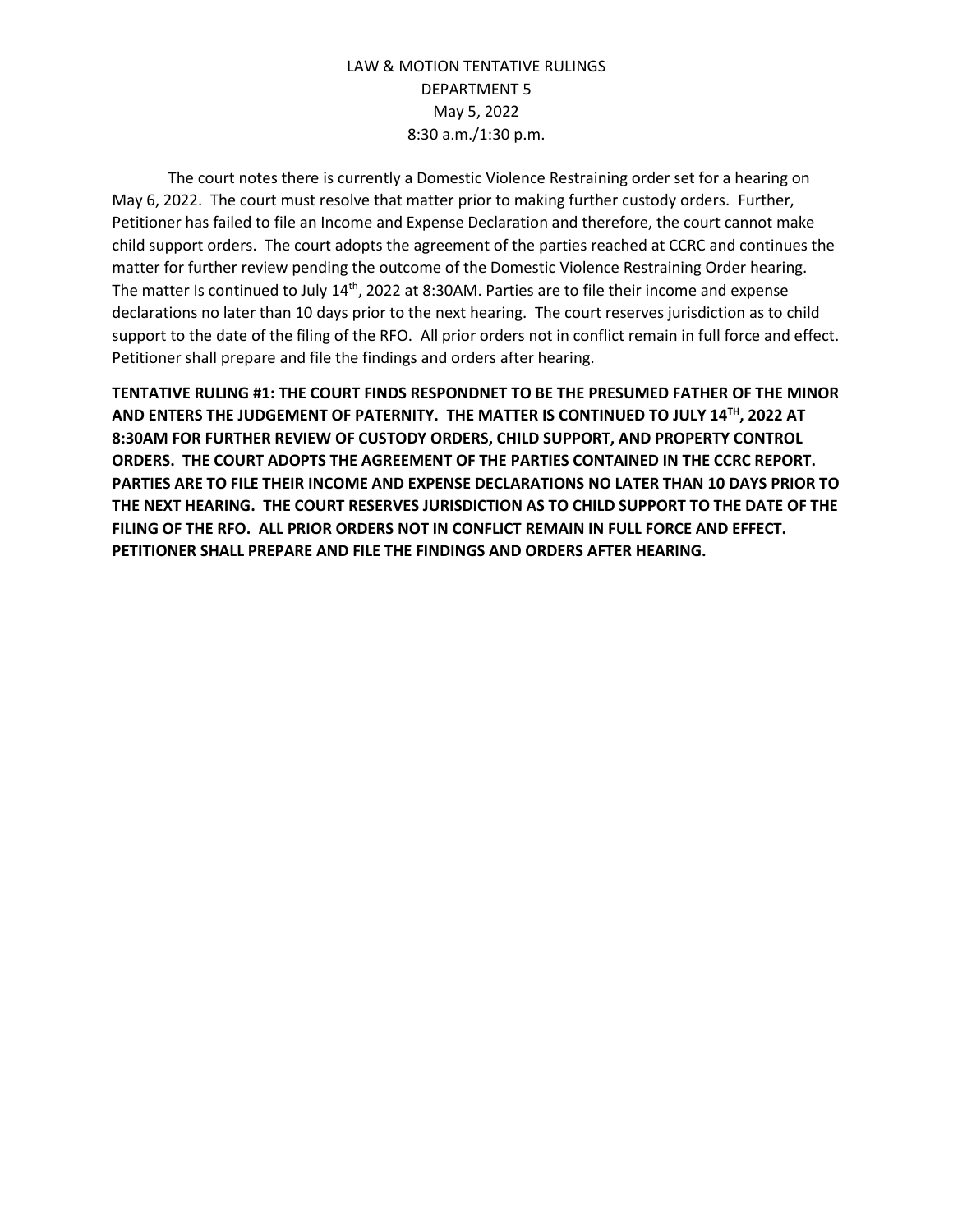#### **2. AMBER STEVENS V. ALAN STEVENS PFL20160548**

On March 4, 2022, Respondent filed a Request for Order, requesting the court modify the post judgment spousal support order. Petitioner was served by mail on March 17, 2022. Respondent asserts there has been a change in circumstances and therefore, spousal support should be eliminated.

Petitioner has not filed a response.

The court must set an evidentiary hearing to receive evidence on the Family Code section 4320 factors, which it must weigh prior to making a post judgment modification of spousal support. The court orders the parties to appear for purposes of selecting a trial date.

**TENTATIVE RULING #2: PARTIES ARE ORDERED TO APPEAR TO SELECT MANDATORY SETTLEMENT CONFERENCE AND TRIAL DATES.**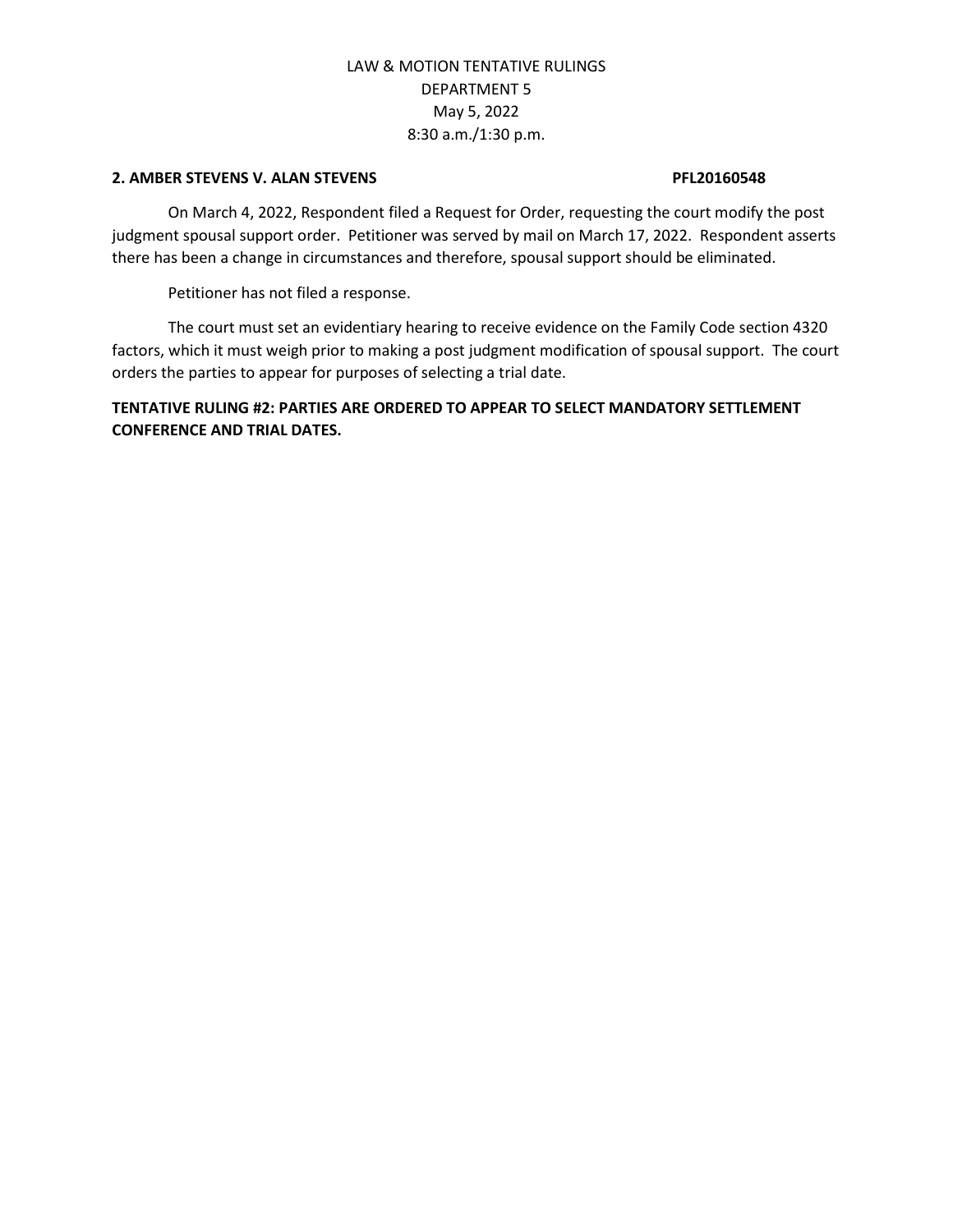### **3. BRANDY WIRTH V. STEVEN WIRTH PFL20200353**

On March 28, 2022, Petitioner filed a Request for Order (RFO) requesting the court enter the stipulated judgment with a marital settlement agreement. Respondent was served by mail on April 4, 2022. Petitioner requests the court enter the judgement and marital settlement agreement the parties have reached. All parties have signed the FL-130; FL-144; FL-170; FL-180 with the attached marital settlement agreement; and the FL-190. However, Respondent is represented by counsel, as there is no substitution of attorney filed, and counsel has not signed the FL-130.

Respondent has not filed a response.

Parties are ordered to appear.

### **TENTATIVE RULING #3: PARTIES ARE ORDERED TO APPEAR.**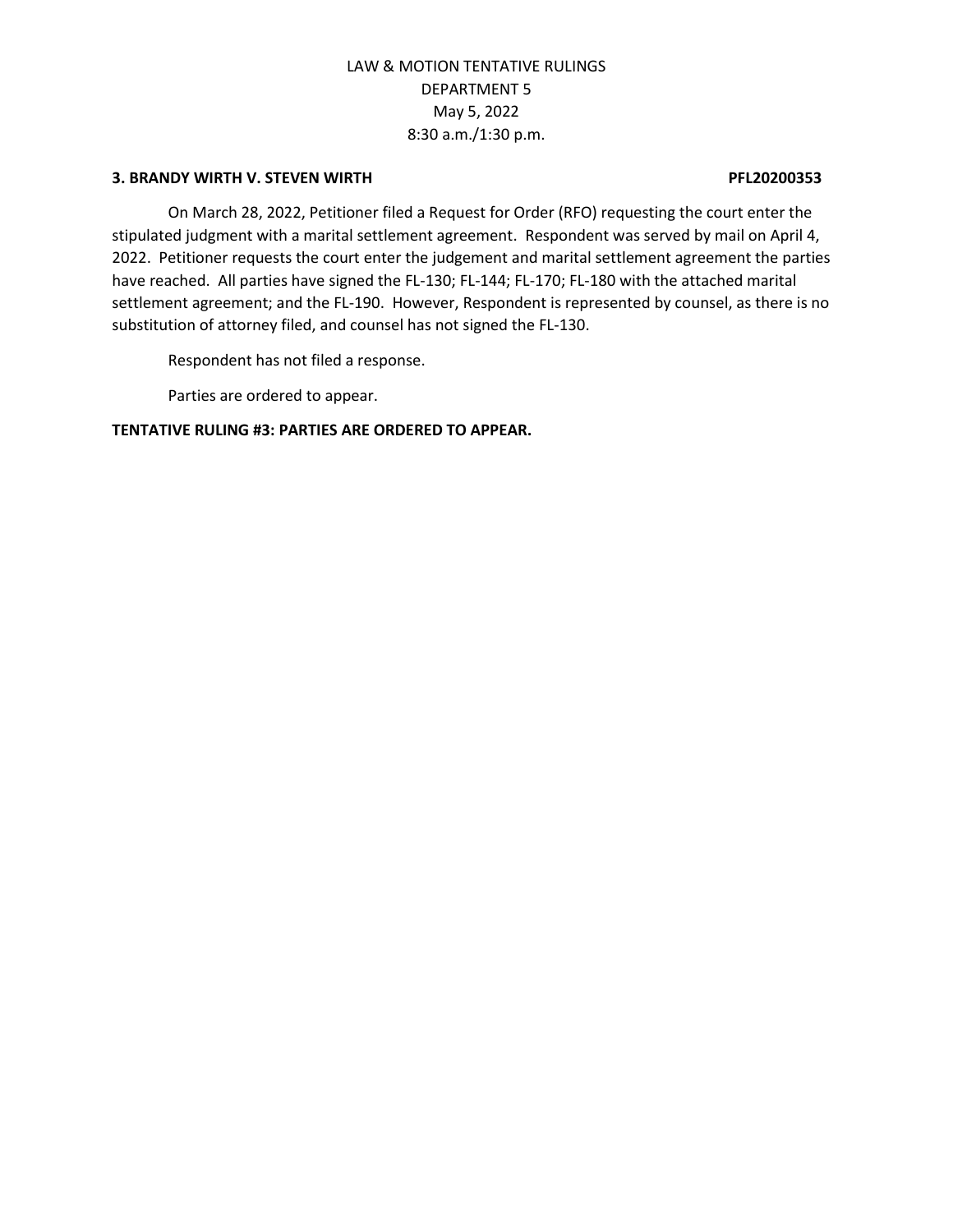### **4. COUNTY V. ROBERT CONGER (OTHER PARENT: YOLANDA TORRES) PF930178**

On November 19, 2021, Respondent filed a Request for Order (RFO) requesting an out-of-state clearance from California to lift the hold on Respondent's driver's license in Colorado. Upon review of the file, the court finds that there is no proof of service indicating service of the RFO on the Other Parent.

On February 3, 2022, the court stayed the tentative ruling allowing Respondent additional time to perfect service.

The Department of Child Support Services (DCSS) and the Other Parent were served with he RFO by mail on April 5, 2022.

No responses have been filed.

The court takes judicial notice of the September 13, 2004 court order finding Respondent to be in compliance with the court's orders. There have been no subsequent filings in this matter. Therefore, the court grants Respondent's request to lift the hold on his driver's license.

All prior orders not in conflict with this order remain in full force and effect. Respondent shall prepare and file the findings and orders after hearing.

## **TENTATIVE RULING #4: THE RESTRICTIONS ON RESPONDENT'S DRIVER'S LICENSE ARE LIFTED. ALL PRIOR ORDERS NOT IN CONFLICT WITH THIS ORDER REMAIN IN FULL FORCE AND EFFECT. RESPONDENT SHALL PREPARE AND FILE THE FINDINGS AND ORDERS AFTER HEARING.**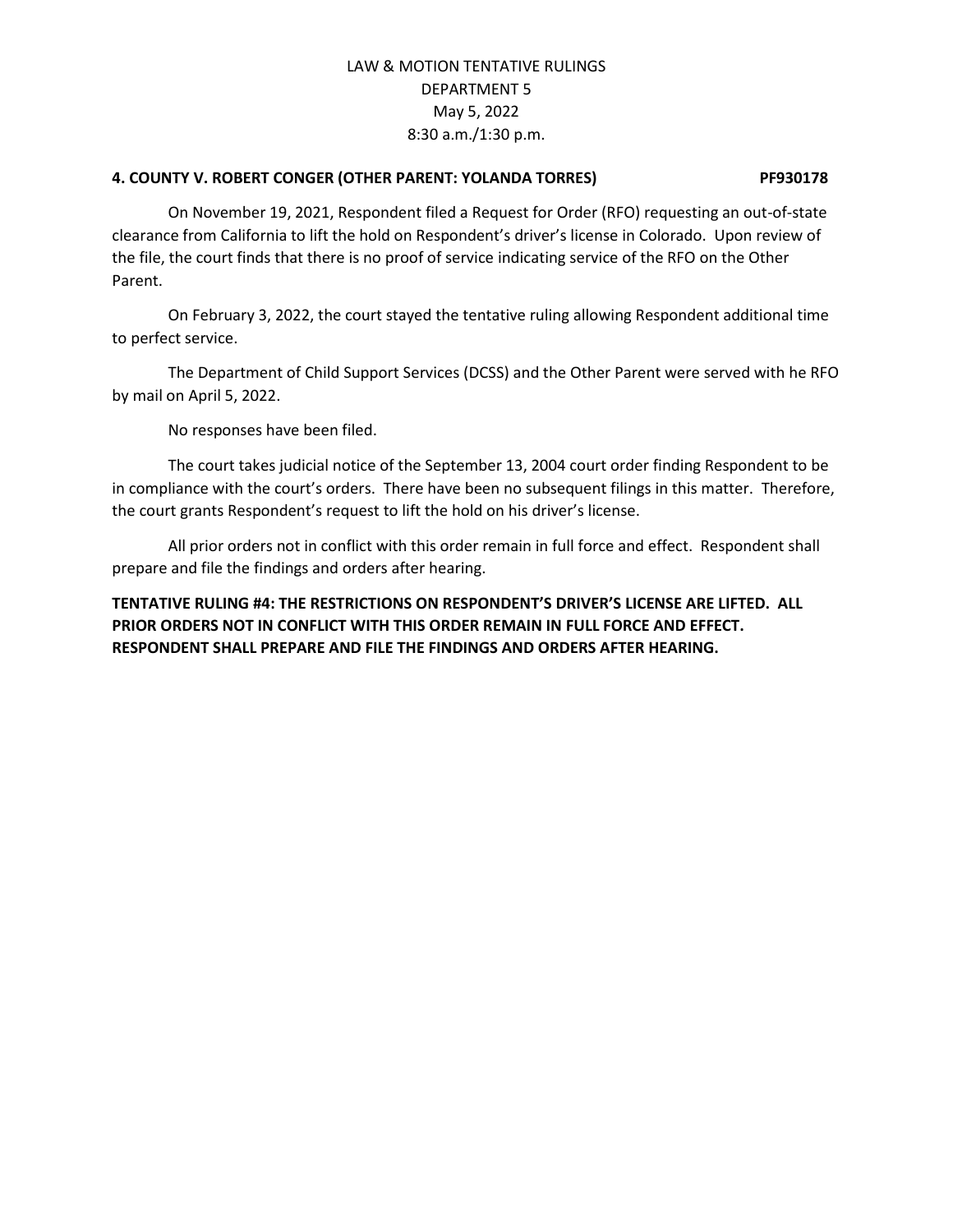#### **5. COURTNEY KNIGHT V. FRANK HERNANDEZ PFL20210427**

On February 2, 2022, following a trial on a Domestic Violence Restraining Order (DVRO), the court referred the parties to Child Custody Recommending Counseling (CCRC) for an appointment on March 4, 2022 and a review hearing for May 5, 2022.

Both parties attended CCRC on March 4, 2022 but were unable to reach any agreements. The CCRC counselor recommends the current parenting time order remain in full force and effect. A copy of the report was mailed to the parties on April 26, 2022.

The court has read and considered the CCRC report and finds the recommendation to be in the minors' best interests. Petitioner shall have sole physical and legal custody. Family Code section 3044 presumptions have not been overcome. Respondent will continue to have supervised parenting time at Family Time Visitation center, one time per week for two hours. Parties may agree to a third-party nonprofessional supervisor in writing.

All prior orders not in conflict with this order remain in full force and effect. Petitioner shall prepare and file the findings and orders after hearing.

**TENTATIVE RULING #5: THE RECOMMENDATION CONTAIN IN THE CCRC REPORT IS ADOPTED AS IT IS IN THE BEST INTEREST OF THE MINORS. PETITIONER SHALL HAVE SOLE PHYSICAL AND LEGAL CUSTODY. FAMILY CODE SECTION 3044 PRESUMPTIONS HAVE NOT BEEN OVERCOME. RESPONDENT WILL CONTINUE TO HAVE SUPERVISED PARENTING TIME AT FAMILY TIME VISITATION CENTER, ONE TIME PER WEEK FOR TWO HOURS. PARTIES MAY AGREE TO A THIRD-PARTY NON-PROFESSIONAL SUPERVISOR IN WRITING. ALL PRIOR ORDERS NOT IN CONFLICT WITH THIS ORDER REMAIN IN FULL FORCE AND EFFECT. PETITIONER SHALL PREPARE AND FILE THE FINDINGS AND ORDERS AFTER HEARING.**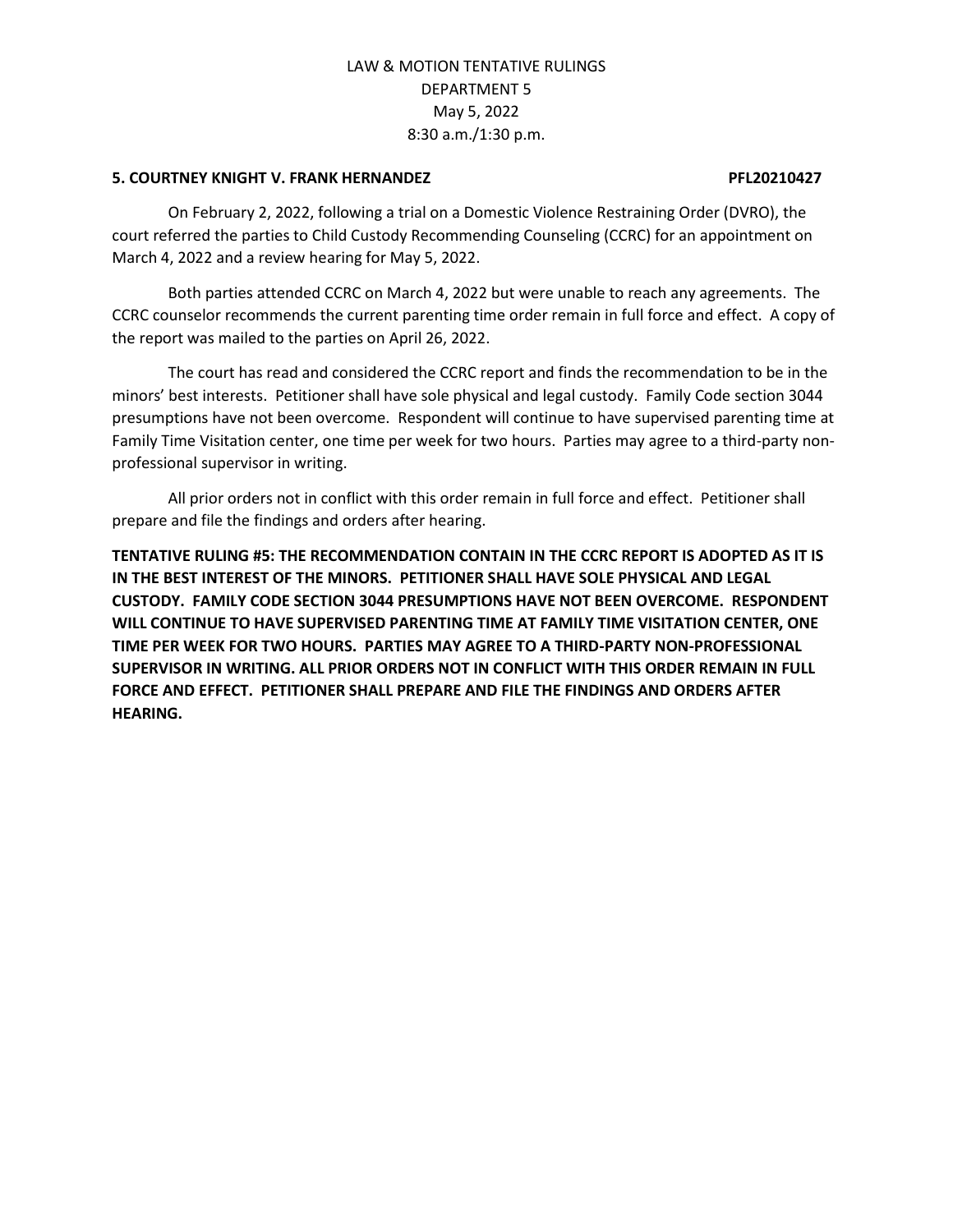#### **6. DCSS V. CODY ELDERD (OTHER PARENT BRANDI WILKINSON) PFS20120291**

On February 8, 2022, Respondent filed a Request for Order (RFO) requesting a modification of child custody and parenting time. Parties were referred to Child Custody Recombing Counseling (CCRC) for an appointment on March 16, 2022 and a review hearing on May 5, 2022. Department of Child Support Services (DCSS) and minor's counsel were served by mail on February 9, 2022. Other parent was served by mail on February 8, 2022.

Respondent requests the court order a week on/week off schedule for parenting time. Respondent asserts there is no reason why this should not be the custody arrangement and further asserts the Other Parent is blocking him from spending time with the minor. The current order is for joint legal custody with Other Parent having primary physical custody and Respondent having parenting time the  $1^{st}$ ,  $3^{rd}$ , and  $5^{th}$  weekends each month.

Other Parent filed a Responsive Declaration on March 8, 2022. Respondent and Minor's Counsel were served by mail on March 8, 2022. Other Parent request eh court deny Respondents request to modify the current parenting plan and order the parties to attend co-parenting counseling with one of three identified therapists. Further, Other Parent requests that if the parties cannot agree on a new therapist for the minor or for co-parenting counseling, that Minor's Counsel select a therapist for each respectively.

On March 16, 2022, Minor's Counsel filed a Statement of Issues and Contentions. Parties were served by mail March 22, 2022. Minor's Counsel requests the court deny Respondent's request to modify the parenting schedule and order the parties to participate in co-parenting counseling.

Parties attended CCRC on March 16, 2022. Parties were able to reach some agreements. The counselor made several recommendations. A copy of the report was mailed to the parties on April 20, 2022.

On April 18, 2022, Respondent filed a Supplemental Declaration. Parties were served by mail on April 19, 2022.

On April 29, 2022, Respondent filed a Reply Declaration to the CCRC report. Parties were served electronically on April 29, 2022.

The court has read and considered the above filings and makes the following findings and orders:

The agreement and recommendations contain in the CCRC report are in the minor's best interest and are adopted as the court's order. Parties will continue to have joint legal custody. The current parenting plan remans in full force and effect. The current holiday schedule will remain in full force and effect with the modification of spring break and Thanksgiving break beginning on the last day of school before the break. Further, Respondent will have three, non-consecutive, one-week vacation periods with the minor every summer. Respondent and Other Parent are to participate in co-parenting counseling. Other Parent has put forth three names of therapists. Respondent shall select one of the three no later than May 19, 2022. If parties are unable to agree to a co-parenting counselor, Minor's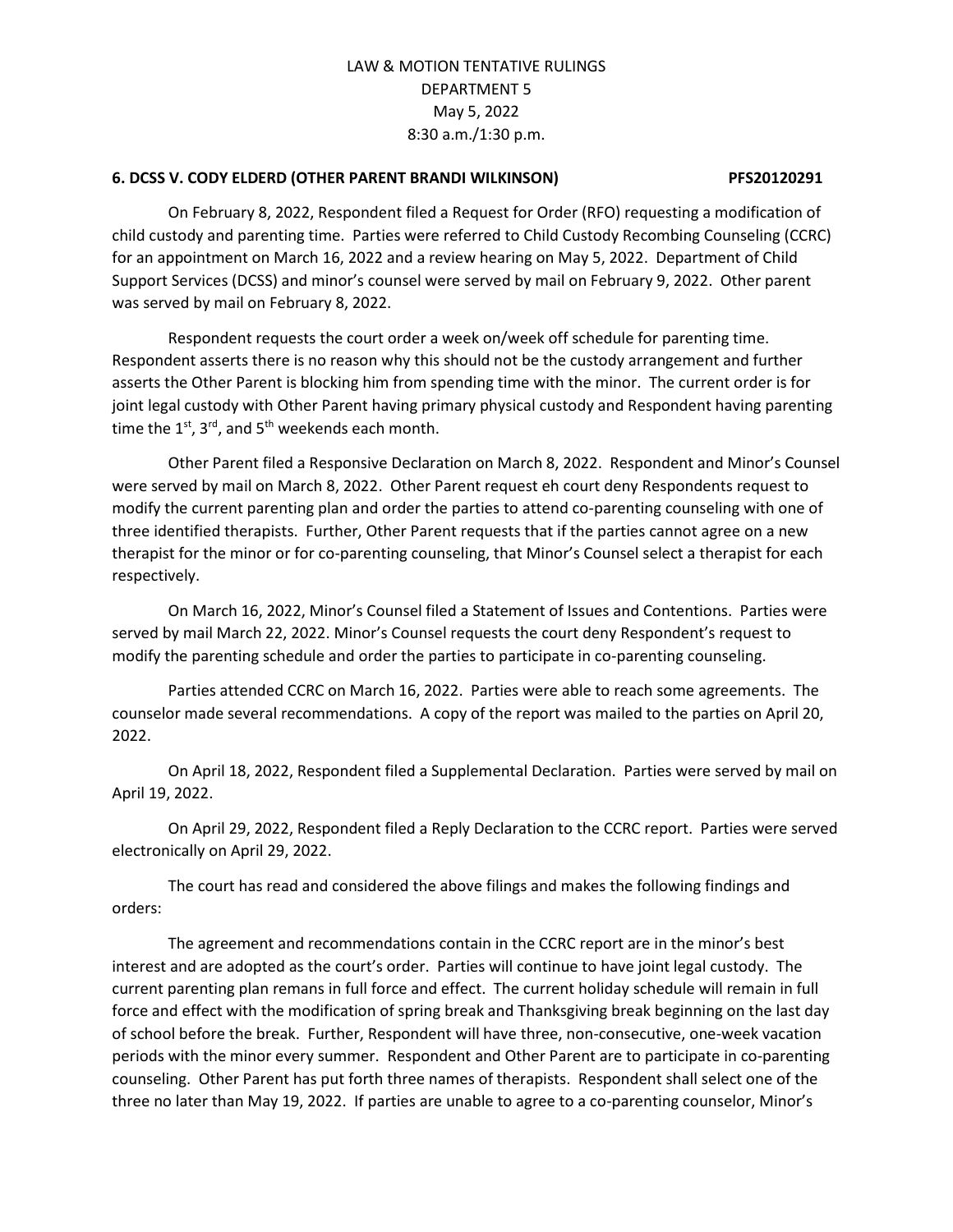Counsel shall make the choice. Parties are to select a therapist for the minor no later than June 1, 2022. If they are unable to agree on a therapist, Respondent shall provide three names to Other Parent no later than May 19, 2022. Other Parent shall select on of the three no later than May 26, 2022. If parties are unable to reach an agreement, Minor's Counsel shall make the choice. Parties shall abide by the therapist's treatment recommendations and the minor's counseling sessions will be at the frequency and duration of the therapist.

All prior orders not in conflict remain in full force and effect. Respondent shall prepare and file the findings and orders after hearing.

**TENTATIVE RULING #6: PARTIES SHALL CONTINUE TO HAVE JOINT LEGAL CUSTODY. THE CURRENT PARENTING PLAN REMANS IN FULL FORCE AND EFFECT. THE CURRENT HOLIDAY SCHEDULE SHALL REMAIN IN FULL FORCE AND EFFECT WITH THE MODIFICATION OF SPRING BREAK AND THANKSGIVING BREAK BEGINNING ON THE LAST DAY OF SCHOOL BEFORE THE BREAK. FURTHER, RESPONDENT SHALL HAVE THREE, NON-CONSECUTIVE, ONE-WEEK VACATION PERIODS WITH THE MINOR EVERY SUMMER. RESPONDENT AND OTHER PARENT ARE TO PARTICIPATE IN CO-PARENTING COUNSELING. OTHER PARENT HAS PUT FORTH THREE NAMES OF THERAPISTS. RESPONDENT SHALL SELECT ONE OF THE THREE NO LATER THAN MAY 19, 2022. IF PARTIES ARE UNABLE TO AGREE TO A CO-PARENTING COUNSELOR, MINOR'S COUNSEL SHALL MAKE THE CHOICE. PARTIES ARE TO SELECT A THERAPIST FOR THE MINOR NO LATER THAN JUNE 1, 2022. IF THEY ARE UNABLE TO AGREE ON A THERAPIST, RESPONDENT SHALL PROVIDE THREE NAMES TO OTHER PARENT NO LATER THAN MAY 19, 2022. OTHER PARENT SHALL SELECT ON OF THE THREE NO LATER THAN MAY 26, 2022. IF PARTIES ARE UNABLE TO REACH AN AGREEMENT, MINOR'S COUNSEL SHALL MAKE THE CHOICE. PARTIES SHALL ABIDE BY THE THERAPIST'S TREATMENT RECOMMENDATIONS AND THE MINOR'S COUNSELING SESSIONS WILL BE AT THE FREQUENCY AND DURATION OF THE THERAPIST. ALL PRIOR ORDERS NOT IN CONFLICT REMAIN IN FULL FORCE AND EFFECT. RESPONDENT SHALL PREPARE AND FILE THE FINDINGS AND ORDERS AFTER HEARING.**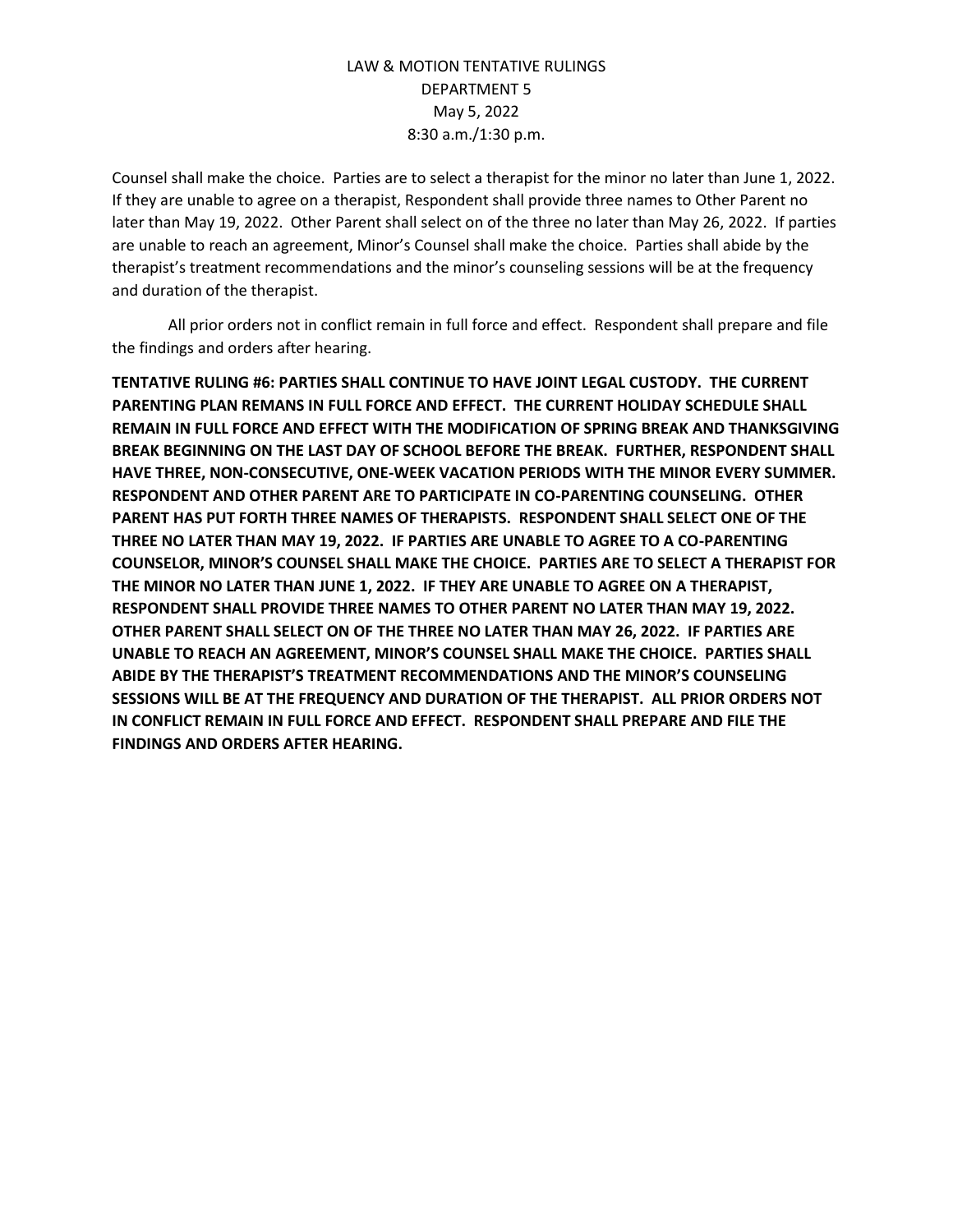#### **7. ISAAC EDELMAN V. TARA EDELMAN PFL20200668**

On March 2, 2022, Petitioner filed an ex parte request for orders, requesting the court order the sale of the former marital home and for Petitioner to have the authority to sign all documents necessary to effectuate the sale of the home with a realtor of his choice. Respondent filed a Responsive Declaration on March 3, 2022 requesting the court deny the ex parte requests and request the court award her attorney fees. The ex parte request was denied on March 4, 2022 and the Request for Order (RFO) was set on the law and motion calendar.

Respondent was served by mail with the RFO on March 25, 2022.

Petitioner is requesting property control of the residence located at 5542 Vista Del Huerto Drive in Garden Valley, California. Petitioner is also requesting the November 8, 2021 order to be the judgement in the case and for Family Code 271 sanctions, to be paid from Respondent's proceeds from the sale of the home.

No further responses have been filed.

Parties are ordered to appear.

**TENTATIVE RULING #7: PARTIES ARE ORDERED TO APPEAR**.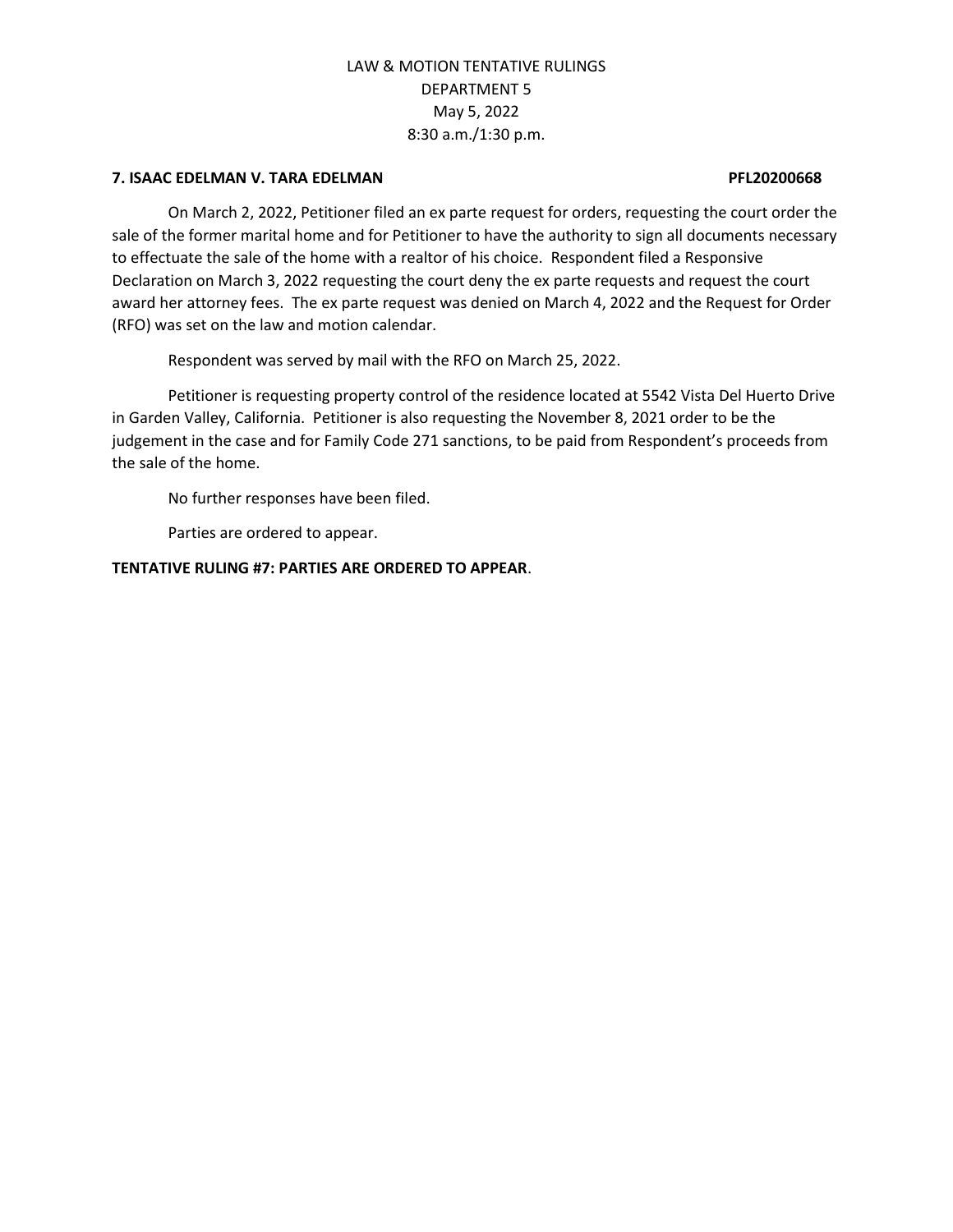#### **8. MICHAEL NIELSEN V. LORENE NIELSEN PFL20140434**

On February 8, 2022, Respondent filed a Request for Order requesting the court order wage garnishment for child support arrears owed. Petitioner was served by mail on February 2, 2022.

Respondent asserts the court calculated arrears on September 10, 2021. Petitioner was ordered to pay Respondent \$2669. Respondent asserts Petitioner has paid \$1750 towards the arrears balance. Petitioner stated he would pay the remaining \$919 by January 2022 but has failed to do so. Therefore, Respondent is requesting the court make a wage garnishment order. Respondent also requests the court order \$130 per month also be garnished for reimbursements for the minors' extracurricular activities and expenses, and that should the expenses be less than \$130 per month, Respondent would issue Petitioner a refund.

Petitioner filed a Responsive Declaration on April 5, 2022. Respondent was served by mail on April 4, 2022. Petitioner requests the court deny Respondent's order in its entirety. Petitioner asserts child support has been paid as ordered every month. Petitioner asserts the requests for reimbursement exceed the previous order. Petitioner asserts because Respondent has failed to reimburse him for the insurance co-pays, he has been unable to pay the remaining arrears balance. Petitioner states he has not received any reimbursements for the costs of counseling for the children since September 2021. Petitioner requests that the remaining amount of arrears be deducted from the amount owed to him for insurance reimbursements and that Respondent pay him the balance owed for insurance reimbursement. Petitioner requests that Respondent be ordered to pay the upfront costs of counseling for the minors and that he then issue the reimbursement from insurance. Last, Petitioner requests the court deny the request for \$130 monthly reimbursements for the minors' expenses and that the court rescind that order.

The parties appeared for the April 21, 2022 hearing and met with the Family Law Facilitator. Parties were to meet further with the Family Law Facilitator on May 4, 2022. The court held the tentative ruling in abeyance and continued the matter to May 5, 2022.

The court finds Petitioner's request to rescind the order the parties share the costs of the minors' extracurricular actives and expenses exceeds the scope of the RFO filed by Respondent and therefore, denies that request. The court finds on the remaining issues it will need to take testimony from the parties. Therefore, parties are ordered to appear to select Mandatory Settlement Conference and trial dates.

All prior orders remain in full force and effect. Respondent shall prepare and file the findings and orders after hearing.

**TENTATIVE RULING #8: THE COURT DENIES PETITIONER'S REQUEST TO RESCIND THE ORDER THE PARTIES SHARE THE COSTS OF THE MINORS' EXTRACURRICULAR ACTIVES AND EXPENSES AS IT EXCEEDS THE SCOPE OF THE RFO FILED BY RESPONDENT AND THEREFORE, DENIES THAT REQUEST. THE COURT FINDS ON THE REMAINING ISSUES IT WILL NEED TO TAKE TESTIMONY FROM THE PARTIES. THEREFORE, PARTIES ARE ORDERED TO APPEAR TO SELECT MANDATORY SETTLEMENT CONFERENCE**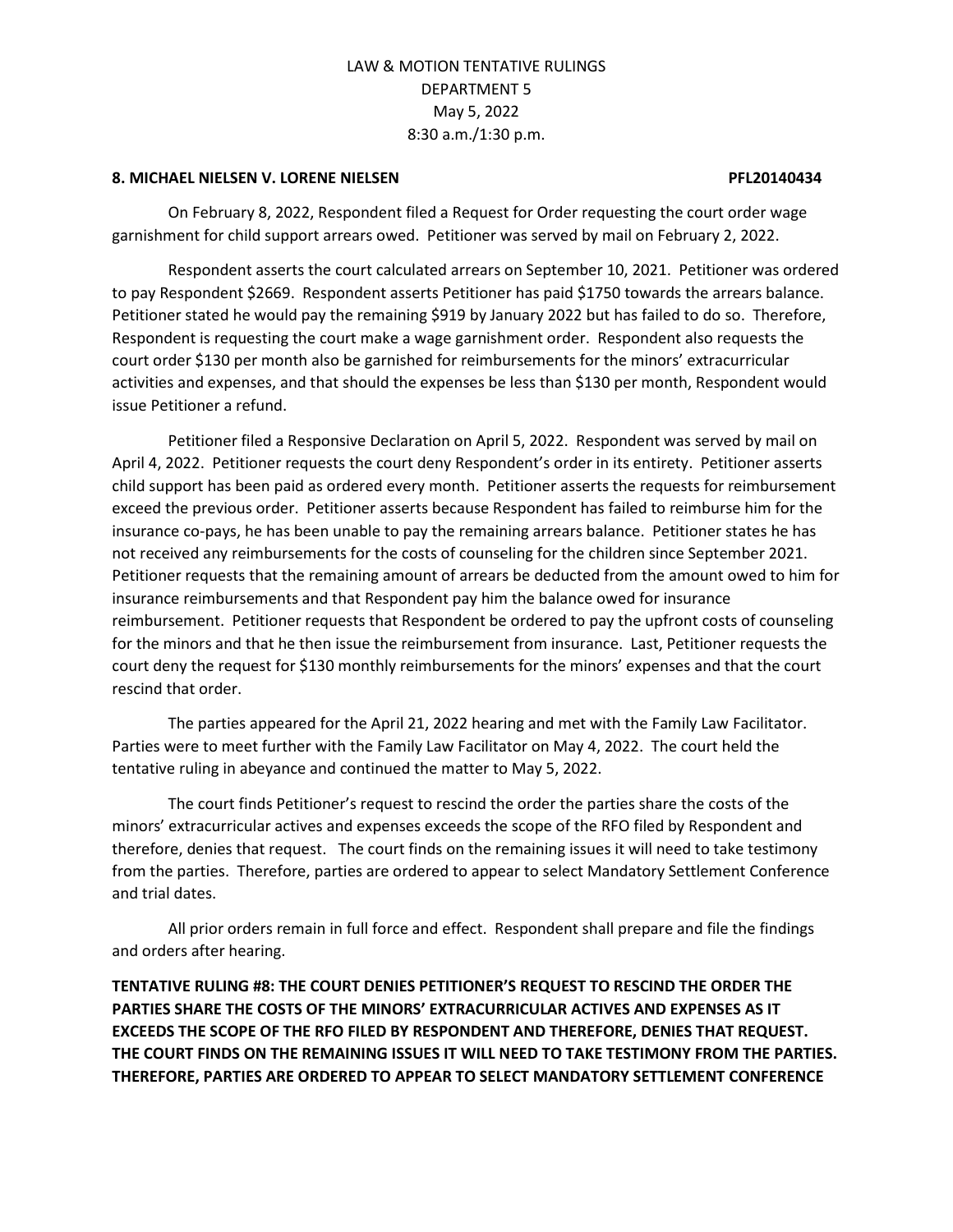## **AND TRIAL DATES. ALL PRIOR ORDERS REMAIN IN FULL FORCE AND EFFECT. RESPONDENT SHALL PREPARE AND FILE THE FINDINGS AND ORDERS AFTER HEARING.**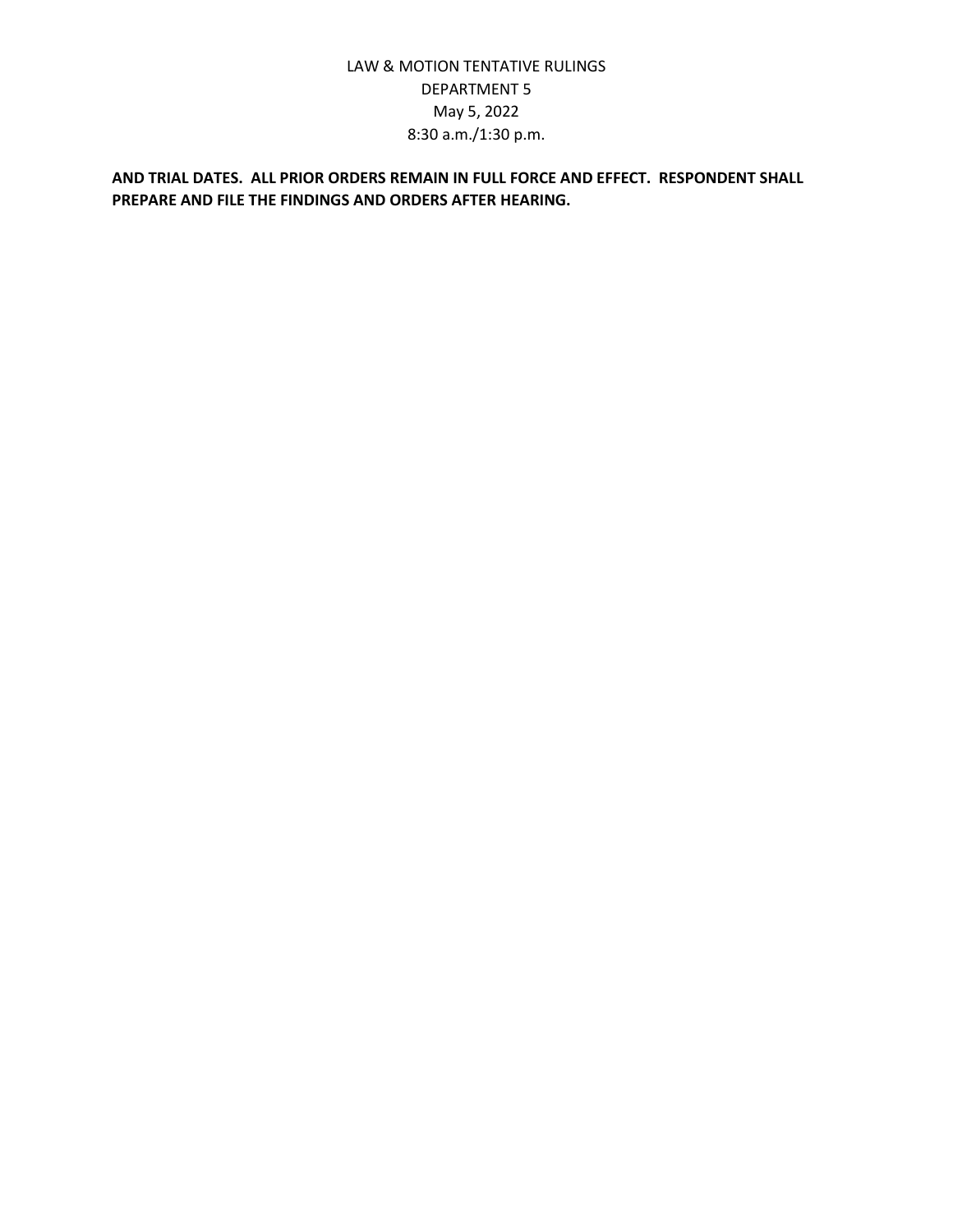#### **9. RICHARD FRIEND V. MELISSA COSENS PFL20180670**

On March 7, 2022, the court signed a stipulation and order for the parties to vacate the March 8, 2022 trial date and reserve jurisdiction to modify child support to February 4, 2022. Parties currently have joint legal and physical custody and exercise a 3-3-4-4- parenting schedule. Petitioner filed a Request for Order (RFO) to modify child support and for attorney fees on March 7, 2022. Petitioner was served with the RFO by mail on March 8, 2022. Petitioner requests the court order guideline child support and Family Code section 2030 attorney fees.

Petitioner filed an Income and Expense Declaration on April 15, 2022. Respondent was served by mail on April 18, 2022.

Respondent filed a Responsive Declaration on April 21, 2022. Petitioner was served electronically on April 21, 2022. Respondent requests the court order guideline child support based on the percentage of time and the parties' respective incomes. Respondent requests attorney fees but does not specify under which family code section. Respondent also asserts her income has not changed since her March 1, 2022 filed Income and Expense Declaration and attached her April 2022 pay stub.

Petitioner filed a Reply Declaration on April 28, 2022. Respondent was served an unfiled copy by mail on the same date.

Based on the April 15, 2022 filed Income and Expense Declaration, Petitioner has an average monthly income of \$3,466, based on an hourly rate of \$25 and 32 hours per week (\$25 multiplied by 32 hours per week multiplied by 52 weeks a year divided by 12 months). Petitioner has no noted deductions.

Based on the March 1, 2022 filed Income and Expense Declaration, Respondent has an average month income of \$1,895, using the hourly rate of \$16.50 and 26.5 hours per week (\$16.50 multiplied by 26.5 hours per week multiplied by 52 weeks per year divided by 12 months). Respondent has \$26 a month for union dues and \$121 for mandatory retirement.

Utilizing the above figures and a 50% timeshare, the court finds guideline child support to be \$160 per month payable by Petitioner to Respondent. Petitioner is ordered to pay Respondent \$160 per month as and for child support, commencing on March 1, 2022, payable on the 1st of the month, until further order of the court or termination by operation of law. See attached DissoMaster Report.

The court finds this results in an overpayment based on the prior order for child support of \$308 per month. The total overpayment for the months of March through May is \$444. Petitioner may reduce the child support by \$37 per month for approximately 12 months, making the total \$123.

The court denies both Petitioner's and Respondent's requests for attorney fees. The court finds there is not a significant disparity in income and neither side has greater access to representation.

All prior orders not in conflict with this order remain in full force and effect. Petitioner shall prepare and file the findings and orders after hearing.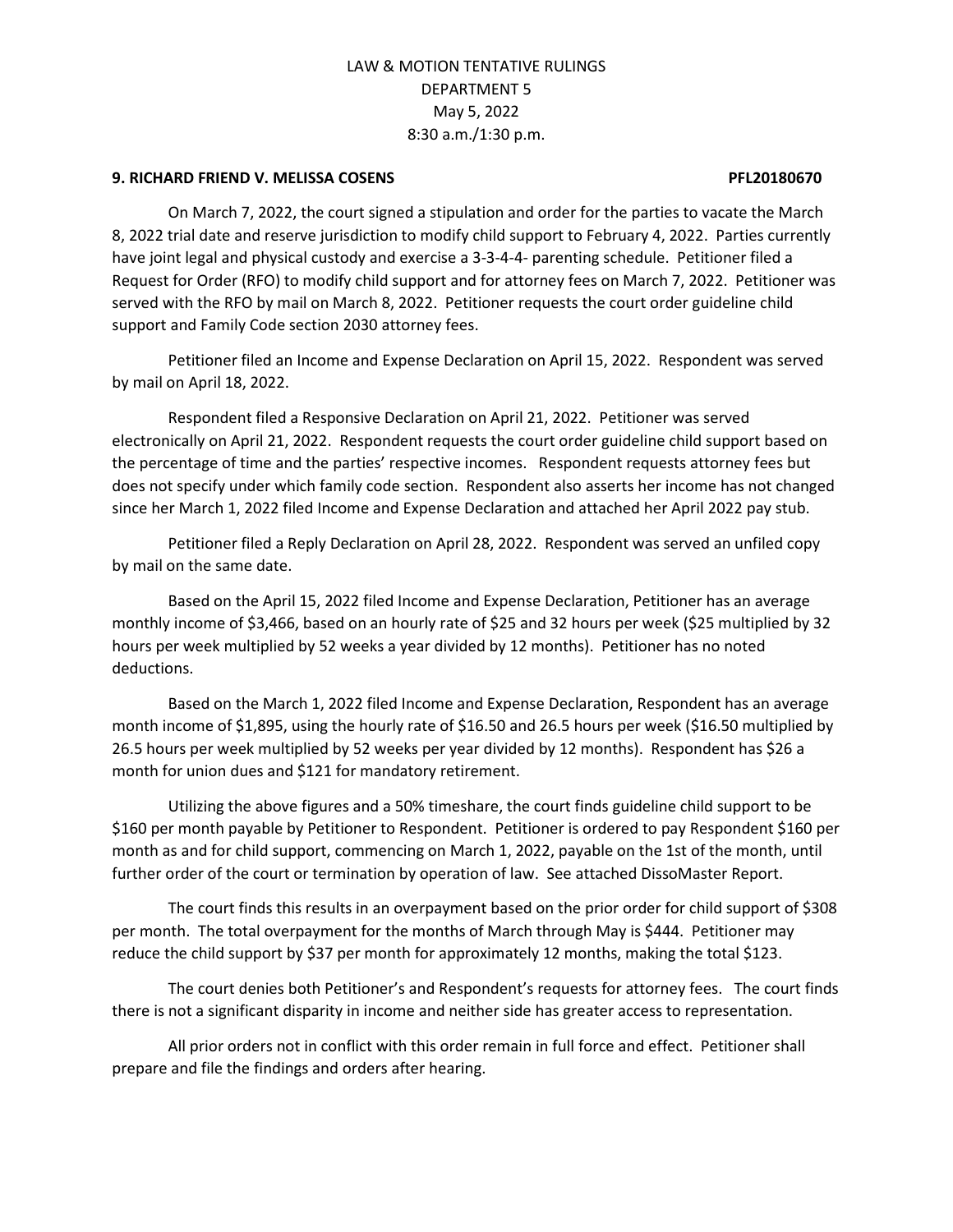**TENTATIVE RULING #9: PETITIONER IS ORDERED TO PAY RESPONDENT \$160 PER MONTH AS AND FOR CHILD SUPPORT COMMENCING ON MARCH 1, 2022, PAYABLE ON THE 1ST OF THE MONTH, UNTIL FURTHER ORDER OF THE COURT OR TERMINATION BY OPERATION OF LAW. THE COURT FINDS THIS RESULTS IN AN OVERPAYMENT BASED ON THE PRIOR ORDER FOR CHILD SUPPORT OF \$308 PER MONTH. THE TOTAL OVERPAYMENT FOR THE MONTHS OF MARCH THROUGH MAY IS \$444. PETITIONER MAY REDUCE THE CHILD SUPPORT BY \$37 PER MONTH FOR APPROXIMATELY 12 MONTHS, MAKING THE TOTAL \$123. THE COURT DENIES BOTH PETITIONER'S AND RESPONDENT'S REQUESTS FOR ATTORNEY FEES. THE COURT FINDS THERE IS NOT A SIGNIFICANT DISPARITY IN INCOME AND NEITHER SIDE HAS GREATER ACCESS TO REPRESENTATION.**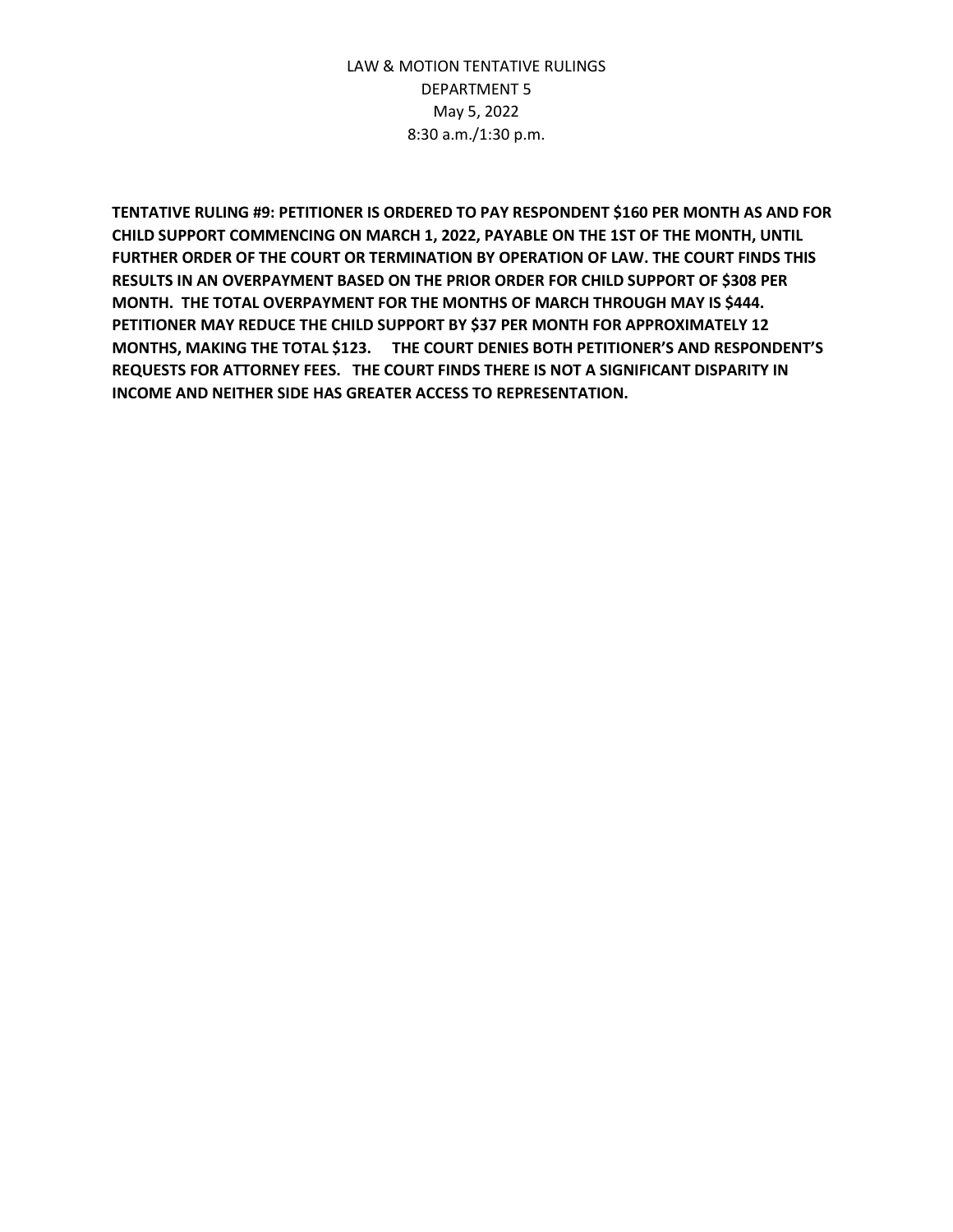| ATTORNEY (NAME AND ADDRESS):<br><b>EDC</b><br>Court<br>California | TELEPHONE NO. |              | Superior Court Of The State of California, County of<br><b>COURT NAME:</b><br>STREET ADDRESS:<br><b>MAILING ADDRESS:</b><br><b>BRANCH NAME:</b> |                     |         |                              |        |           |
|-------------------------------------------------------------------|---------------|--------------|-------------------------------------------------------------------------------------------------------------------------------------------------|---------------------|---------|------------------------------|--------|-----------|
| ATTORNEY FOR: Pet.                                                |               |              |                                                                                                                                                 |                     |         |                              |        |           |
| DISSOMASTER REPORT                                                |               |              |                                                                                                                                                 | <b>CASE NUMBER:</b> |         |                              |        |           |
| 2022, Monthly                                                     |               |              |                                                                                                                                                 | PFL 20180670        |         |                              |        |           |
| Input Data                                                        | Pet.          | Resp.        |                                                                                                                                                 | Guideline (2022)    |         | <b>Cash Flow Analysis</b>    | Pet.   | Resp.     |
| Number of children                                                | 0             | 1            | Nets (adjusted)                                                                                                                                 |                     |         | Guideline                    |        |           |
| % time with Second Parent                                         | 50%           | 0%           | Pet.                                                                                                                                            |                     |         | 2,854 Payment (cost)/benefit | (160)  | 160       |
| Filing status                                                     | Single        | HH/MLA       | Resp.                                                                                                                                           |                     |         | 2,000 Net spendable income   | 2,694  | 2,160     |
| # Federal exemptions                                              | $\ddagger^*$  | $2^*$        | Total                                                                                                                                           |                     |         | 4,854 % combined spendable   | 55.5%  | 44.5%     |
| Wages + salary                                                    | 3,466         | 1,895        | Support                                                                                                                                         |                     |         | Total taxes                  | 612    | (252)     |
| 401(k) employee contrib                                           | 0             | 0            | CS Payor                                                                                                                                        |                     |         | Pet. #WHA                    | 2      | 4         |
| Self-employment income                                            | 0             | 0            | Presumed                                                                                                                                        |                     | 160.    | Net wage paycheck/mo         | 2,823  | 1,711     |
| Other taxable income                                              | 0             | 0            | Basic CS                                                                                                                                        |                     | 160     | Comb. net spendable          | 4,854  |           |
| Short-term cap, gains                                             | 0             | 0            | Add-ons                                                                                                                                         |                     | 0       | Proposed                     |        |           |
| Long-term cap. gains                                              | 0             | 0            | Presumed Per Kid                                                                                                                                |                     |         | Payment (cost)/benefit       | (222)  | 222       |
| Other gains (and losses)                                          | 0             | 0            | Child 1                                                                                                                                         |                     | 160     | Net spendable income         | 2,823  | 2,081     |
| Ordinary dividends                                                | 0             | 0            | Spousal support                                                                                                                                 |                     | blocked | NSI change from gdl          | 129    | (79)      |
| Tax, interest received                                            | 0             | $\mathbf 0$  | Total                                                                                                                                           |                     | 160.    | % combined spendable         | 57.6%  | 42.4%     |
| Social Security received                                          | 0             | 0            | Proposed, tactic 9                                                                                                                              |                     |         | % of saving over gdl         | 255.7% | $-155.7%$ |
| Unemployment compensation                                         | 0             | 0            | CS Payor                                                                                                                                        |                     |         | Pet. Total taxes             | 421    | (111)     |
| Operating losses                                                  | 0             | 0            | Presumed                                                                                                                                        |                     |         | 222 # WHA                    | 6      | 4         |
| Ca. operating loss adj.                                           | 0             | 0            | <b>Basic CS</b>                                                                                                                                 |                     |         | 222 Net wage paycheck/mo     | 3,032  | 1,711     |
| Roy, partnerships, S corp, trusts                                 | 0             | 0            | Add-ons                                                                                                                                         |                     | 0.      | Comb. net spendable          | 4,904  |           |
| Rental income                                                     | 0             | 0            | Presumed Per Kid                                                                                                                                |                     |         | Percent change               | 1.0%   |           |
| Misc ordinary tax. inc.                                           | 0             | 0            | Child 1                                                                                                                                         |                     | 222     | Default Case Settings        |        |           |
| Other nontaxable income                                           | 0             | 0            | Spousal support                                                                                                                                 |                     | blocked |                              |        |           |
| New-spouse income                                                 | 0             | 0            | Total                                                                                                                                           |                     | 222     |                              |        |           |
| Adj. to Income (ATI)                                              | 0             | $\mathbf{0}$ | Savings                                                                                                                                         |                     | 50      |                              |        |           |
| SS paid other marriage                                            | 0             | 0            | Total releases to Pet.                                                                                                                          |                     | 1       |                              |        |           |
| Ptr Support Pd. other P'ships                                     | 0             | 0            |                                                                                                                                                 |                     |         |                              |        |           |
| CS paid other relationship                                        | 0             | 0            |                                                                                                                                                 |                     |         |                              |        |           |
| Health ins.                                                       | 0             | 0            |                                                                                                                                                 |                     |         |                              |        |           |
| Qual. Bus. Inc. Ded.                                              | 0             | 0            |                                                                                                                                                 |                     |         |                              |        |           |
| Itemized deductions                                               | 0             | 0            |                                                                                                                                                 |                     |         |                              |        |           |
| Other medical expenses                                            | 0             | 0            |                                                                                                                                                 |                     |         |                              |        |           |
| Property tax expenses                                             | 0             | 0            |                                                                                                                                                 |                     |         |                              |        |           |
| Ded. interest expense                                             | 0             | $\mathbf 0$  |                                                                                                                                                 |                     |         |                              |        |           |
| Charitable contribution                                           | 0             | 0            |                                                                                                                                                 |                     |         |                              |        |           |
| Miscellaneous itemized                                            | 0             | 0            |                                                                                                                                                 |                     |         |                              |        |           |
| Required union dues                                               | 0             | 26           |                                                                                                                                                 |                     |         |                              |        |           |
| Cr. for Pd. Sick and Fam. L.                                      | 0             | 0            |                                                                                                                                                 |                     |         |                              |        |           |
| Mandatory retirement                                              | 0             | 121          |                                                                                                                                                 |                     |         |                              |        |           |
| Hardship deduction                                                | 0*            | 0            |                                                                                                                                                 |                     |         |                              |        |           |
| Other gdl. deductions                                             | 0             | 0            |                                                                                                                                                 |                     |         |                              |        |           |
| AMT info (IRS Form 6251)                                          | 0             | 0            |                                                                                                                                                 |                     |         |                              |        |           |
| Child support add-ons                                             | 0             | 0            |                                                                                                                                                 |                     |         |                              |        |           |
| TANF, SSI and CS received                                         | 0             | 0            |                                                                                                                                                 |                     |         |                              |        |           |

 $\frac{1}{\sqrt{2}}$ 



"三十四年七月五月

**Alikkik**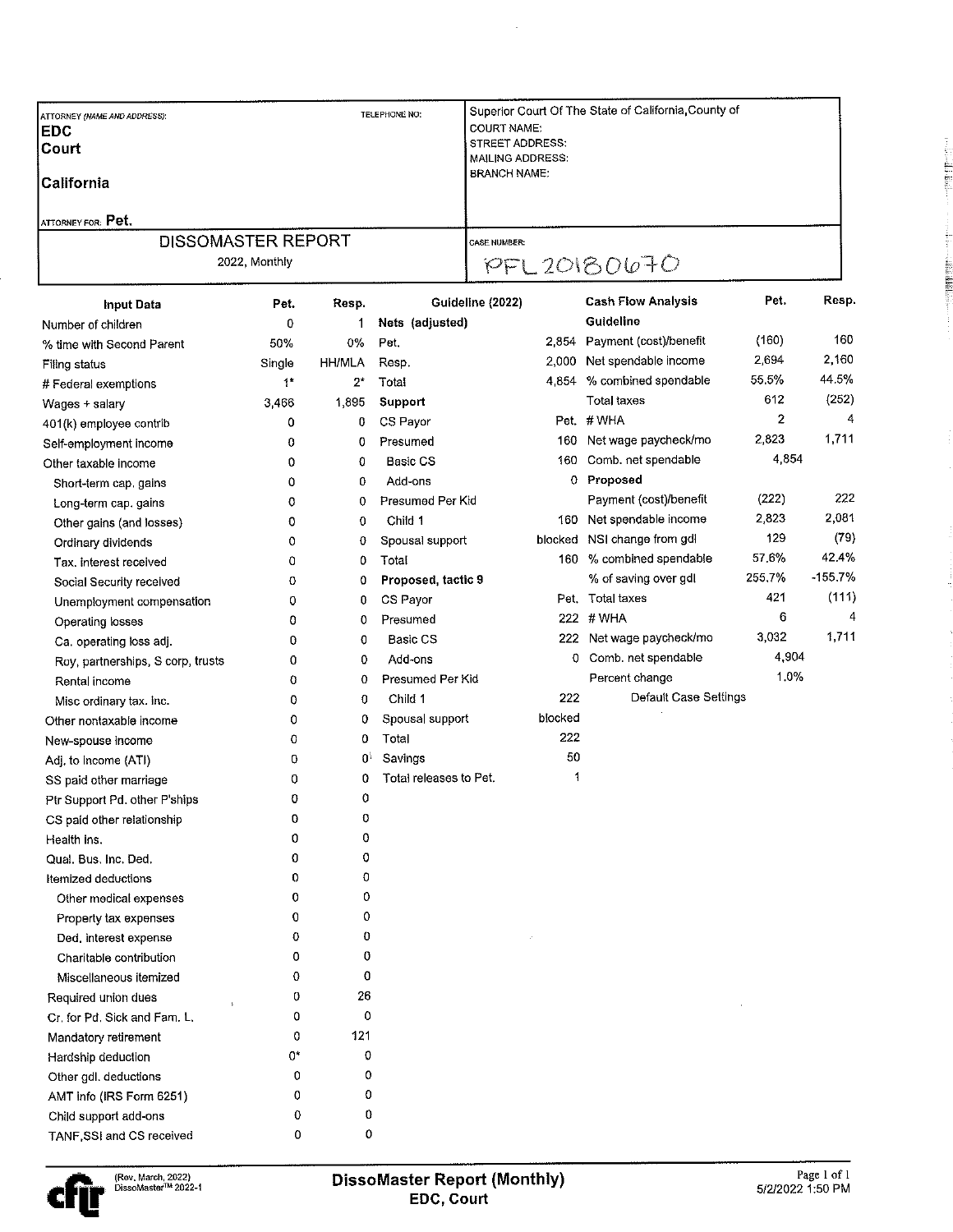#### **10. SILJA JOHNSON V. THOMAS JOHNSON PFL20170337**

On February 28, 2022, Petitioner filed an ex parte request for order, requesting the court order the former marital residence be listed for sale with Stuart Warner as the listing agent and for Mr. Warner to set the listing price. Petitioner further requested Mr. Warner to act on the parties' behalf should they not be able to reach an agreement. Lastly, Petitioner requests Respondent be ordered to sign promptly all necessary documents. Petitioner requested Family Code section 271 sanctions.

On February 28, 2022 Respondent filed a Responsive Declaration requesting the court deny the requested ex parte orders and requesting Family code section 271 sanctions. Respondent further requested Petitioner cooperate with all aspects of the refinance of the property.

On March 1, 2022, the court denied the ex parte request and the matter was set on the regular law and motion calendar. Respondent was served with the ex parte order and Request for Order (RFO) by mail on march 2, 2022.

There have been no further filings in this matter.

Parties are ordered to appear.

**TENTATIVE RULING #10: PARTIES ARE ORDERED TO APPEAR.**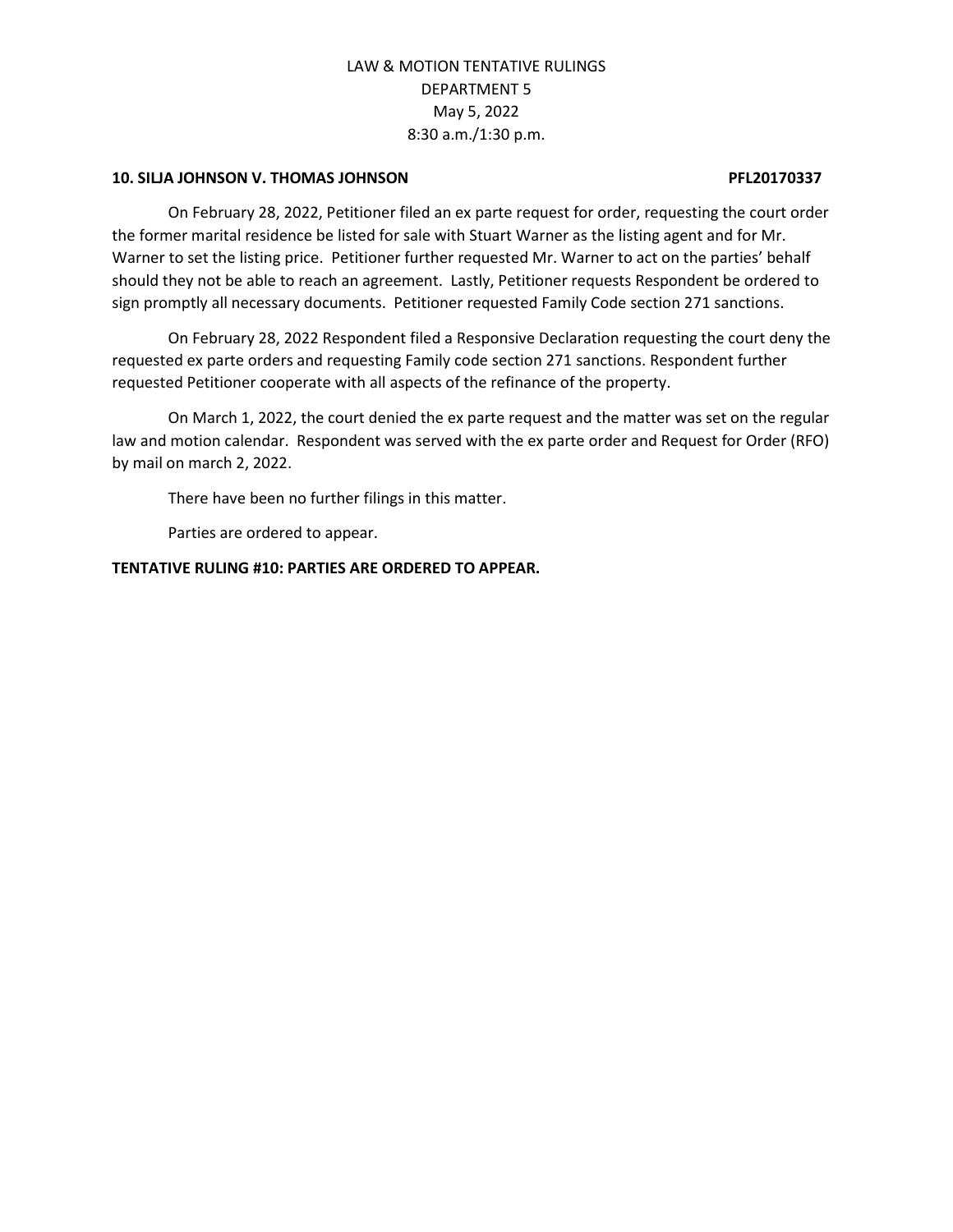#### **11. SUSAN MOSKALETS V. VICTOR MOSKALETS PFL20210479**

On March 3, 2022, Respondent filed a Request for Order (RFO) requesting the court grant Respondent exclusive use and control of the property located at 6660 Slug Gulch Road in Somerset, CA and the court set a separate trial on the issue of the date of the marriage of the parties. Petitioner was served electronically with the RFO on March 4, 2022.

Respondent asserts the parties were married on November 15, 2017 and separated on December 25, 2022. Respondent further asserts he purchased the property in 1998 and paid off the home using separate property funds in 1999. Respondent has attached as exhibits a copy of the grant deed to the property. Respondent has also attached a copy of the parties' marriage certificate as an exhibit.

Petitioner has not filed a responsive declaration to this RFO.

Petitioner filed an Order to Show Cause re Contempt on March 3, 2022. Upon review of the file, the court finds that Respondent has not been served with the contempt as required by law. As such, the court drops the contempt complaint from its calendar.

Parties are ordered to appear to select mandatory Settlement Conference and trial dates.

### **TENTATIVE RULING #11: PARTIES ARE ORDERED TO APPEAR TO SELECT MANDATORY SETTLEMENT CONFERENCE AND TRIAL DATES.**